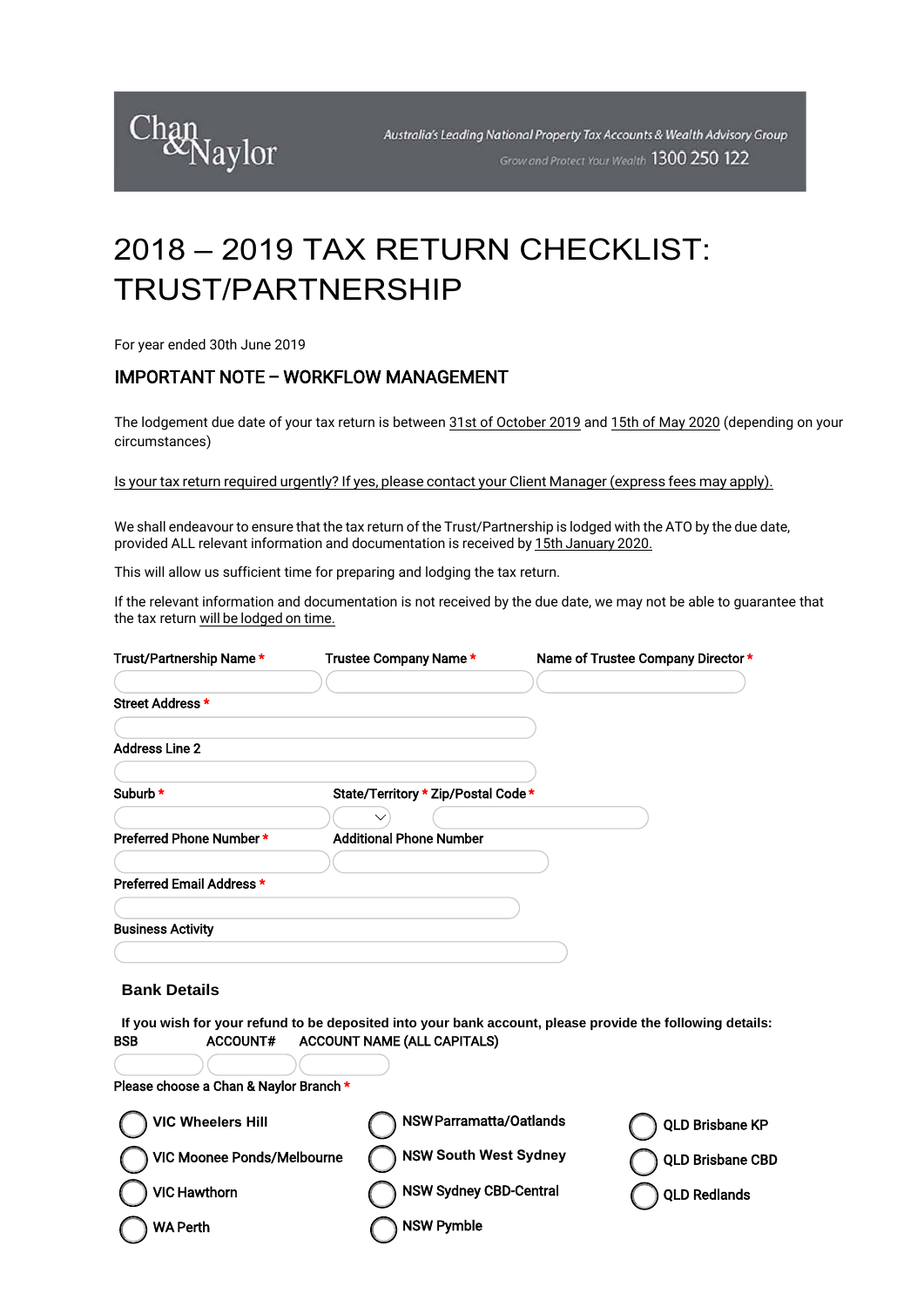#### Beneficiary/Partner Details:

| First Name*     | Middle Name(s)                               | Family Name* |  |
|-----------------|----------------------------------------------|--------------|--|
|                 |                                              |              |  |
| Date Of Birth * | Tax File Number (if available) Add Another?* |              |  |
|                 | `Yes <i>(</i><br>`]No                        |              |  |

## **INCOME & EXPENSES:**

- *1. Business Income & Expenses:*
	- if you maintain your own cloud based accounting software, please contact your client manager to go through the steps to enable appropriate Chan & Naylor access.
	- if you maintain your own desktop based accounting software please submit a copy of the file via usb or via email to your relevant client manager.

· if you pay an ATO GST instalment amount every quarter, we shall prepare the Annual GST Return for you based on the data you provide, unless we are advisedotherwise;

· if you do not maintain cloud or desktop based accounting software, please forward the following documents to us, if applicable:

- a. cashbooks (either manual or in Microsoft excel);
- b. bank statements from 1st July 2019 to 30th June 2020;
- c. cheque butts;
- d. deposit slips;
- e. expenses summaries/invoices;
- f. loan statements, if applicable;
- g. amounts of money that other entities, including the beneficiaries (for trust), owe the
- Trust/Partnership in connection with the business as at 30th June 2019, if any
- 1. amounts of money that the Trust/Partnership owes other entities ,including the beneficiaries (for trust), in connection with the business as at 30th June 2019, if any

i. PAYG Payment Summaries (group certificates) and annual reconciliation statement, if applicable.

Please note that we need the GST component of each expense so that we can work out the GST input tax credit claimed by the Trust/Partnership.

#### *2. Distribution from other trusts/partnerships:*

Do you receive distribution from other trusts/partnerships? \*



· if you received distribution from another private trust or partnership, please provide a copy of the tax return, if available;

\_\_\_\_\_\_\_\_\_\_\_\_\_\_\_\_\_\_\_\_\_\_\_\_\_\_\_\_\_\_\_\_\_\_\_\_\_\_\_\_\_\_\_\_\_\_\_\_\_\_\_\_\_\_\_\_\_\_\_\_\_\_\_\_\_\_\_\_\_\_\_\_\_\_\_\_\_\_\_\_\_\_\_\_\_\_\_\_\_\_\_\_\_\_\_\_\_\_\_\_\_\_\_\_\_\_\_\_\_\_\_\_\_\_\_\_\_\_\_\_\_ \_\_\_\_\_\_\_\_\_\_\_\_\_\_\_\_\_\_\_\_\_\_\_\_\_\_\_\_\_\_\_\_\_\_\_\_\_\_\_\_\_\_\_\_\_\_\_\_\_\_\_\_\_\_\_\_\_\_\_\_\_\_\_\_\_\_\_\_\_\_\_\_\_\_\_\_\_\_\_\_\_\_\_\_\_\_\_\_\_\_\_\_\_\_\_\_\_\_\_\_\_\_\_\_\_\_\_\_\_\_\_\_\_\_\_\_\_\_\_\_\_ \_\_\_\_\_\_\_\_\_\_\_\_\_\_\_\_\_\_\_\_\_\_\_\_\_\_\_\_\_\_\_\_\_\_\_\_\_\_\_\_\_\_\_\_\_\_\_\_\_\_\_\_\_\_\_\_\_\_\_\_\_\_\_\_\_\_\_\_\_\_\_\_\_\_\_\_\_\_\_\_\_\_\_\_\_\_\_\_\_\_\_\_\_\_\_\_\_\_\_\_\_\_\_\_\_\_\_\_\_\_\_\_\_\_\_\_\_\_\_\_\_ \_\_\_\_\_\_\_\_\_\_\_\_\_\_\_\_\_\_\_\_\_\_\_\_\_\_\_\_\_\_\_\_\_\_\_\_\_\_\_\_\_\_\_\_\_\_\_\_\_\_\_\_\_\_\_\_\_\_\_\_\_\_\_\_\_\_\_\_\_\_\_\_\_\_\_\_\_\_\_\_\_\_\_\_\_\_\_\_\_\_\_\_\_\_\_\_\_\_\_\_\_\_\_\_\_\_\_\_\_\_\_\_\_\_\_\_\_\_\_\_\_

· if you received distribution from public unit trust, please provide a copy of the annual tax distributionsummary;

\_\_\_\_\_\_\_\_\_\_\_\_\_\_\_\_\_\_\_\_\_\_\_\_\_\_\_\_\_\_\_\_\_\_\_\_\_\_\_\_\_\_\_\_\_\_\_\_\_\_\_\_\_\_\_\_\_\_\_\_\_\_\_\_\_\_\_\_\_\_\_\_\_\_\_\_\_\_\_\_\_\_\_\_\_\_\_\_\_\_\_\_\_\_\_\_\_\_\_\_\_\_\_\_\_\_\_\_\_\_\_\_\_\_\_\_\_\_\_\_\_ \_\_\_\_\_\_\_\_\_\_\_\_\_\_\_\_\_\_\_\_\_\_\_\_\_\_\_\_\_\_\_\_\_\_\_\_\_\_\_\_\_\_\_\_\_\_\_\_\_\_\_\_\_\_\_\_\_\_\_\_\_\_\_\_\_\_\_\_\_\_\_\_\_\_\_\_\_\_\_\_\_\_\_\_\_\_\_\_\_\_\_\_\_\_\_\_\_\_\_\_\_\_\_\_\_\_\_\_\_\_\_\_\_\_\_\_\_\_\_\_\_ \_\_\_\_\_\_\_\_\_\_\_\_\_\_\_\_\_\_\_\_\_\_\_\_\_\_\_\_\_\_\_\_\_\_\_\_\_\_\_\_\_\_\_\_\_\_\_\_\_\_\_\_\_\_\_\_\_\_\_\_\_\_\_\_\_\_\_\_\_\_\_\_\_\_\_\_\_\_\_\_\_\_\_\_\_\_\_\_\_\_\_\_\_\_\_\_\_\_\_\_\_\_\_\_\_\_\_\_\_\_\_\_\_\_\_\_\_\_\_\_\_ \_\_\_\_\_\_\_\_\_\_\_\_\_\_\_\_\_\_\_\_\_\_\_\_\_\_\_\_\_\_\_\_\_\_\_\_\_\_\_\_\_\_\_\_\_\_\_\_\_\_\_\_\_\_\_\_\_\_\_\_\_\_\_\_\_\_\_\_\_\_\_\_\_\_\_\_\_\_\_\_\_\_\_\_\_\_\_\_\_\_\_\_\_\_\_\_\_\_\_\_\_\_\_\_\_\_\_\_\_\_\_\_\_\_\_\_\_\_\_\_\_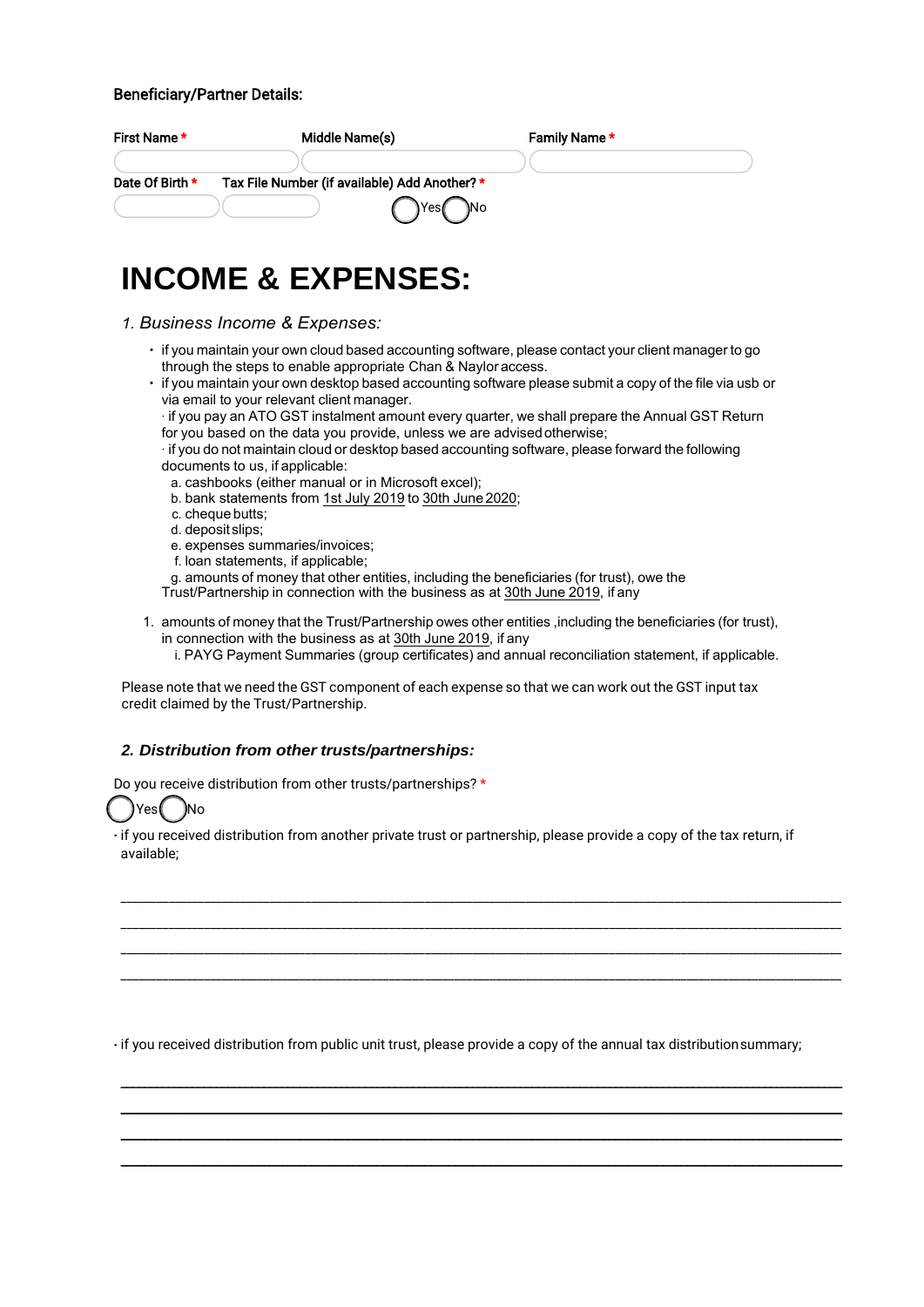| <b>Name of Bank</b>                       | Account Number Total Interest Received (\$)                                                                             |
|-------------------------------------------|-------------------------------------------------------------------------------------------------------------------------|
|                                           |                                                                                                                         |
| 4. Dividends:<br>Plans).                  | Please provide copies of dividend statements (including Dividends on shares participating in Dividend Re-investment     |
|                                           | Name of Shares (please indicate if the shares take part in DRP)                                                         |
|                                           |                                                                                                                         |
| <b>Unfranked Dividend</b>                 | <b>Franked Dividend</b><br><b>Imputation Credit</b>                                                                     |
|                                           |                                                                                                                         |
| 5. Capital Gain:                          |                                                                                                                         |
| ١N٥<br>Yes1                               |                                                                                                                         |
|                                           | If yes, then please provide documentation relating to the purchase / cost and/or documents on sale / funds received etc |
|                                           |                                                                                                                         |
| 6. Rent:<br>Do you receive rental income? |                                                                                                                         |
| Yes<br><b>No</b>                          |                                                                                                                         |
| 7. Any Other Income                       |                                                                                                                         |

\_\_\_\_\_\_\_\_\_\_\_\_\_\_\_\_\_\_\_\_\_\_\_\_\_\_\_\_\_\_\_\_\_\_\_\_\_\_\_\_\_\_\_\_\_\_\_\_\_\_\_\_\_\_\_\_\_\_\_\_\_\_\_\_\_\_\_\_\_\_\_\_\_\_\_\_\_\_\_\_\_\_\_\_\_\_\_\_\_\_\_\_\_\_\_\_\_\_\_\_\_\_\_\_\_\_\_

\_\_\_\_\_\_\_\_\_\_\_\_\_\_\_\_\_\_\_\_\_\_\_\_\_\_\_\_\_\_\_\_\_\_\_\_\_\_\_\_\_\_\_\_\_\_\_\_\_\_\_\_\_\_\_\_\_\_\_\_\_\_\_\_\_\_\_\_\_\_\_\_\_\_\_\_\_\_\_\_\_\_\_\_\_\_\_\_\_\_\_\_\_\_\_\_\_\_\_\_\_\_\_\_\_\_\_

\_\_\_\_\_\_\_\_\_\_\_\_\_\_\_\_\_\_\_\_\_\_\_\_\_\_\_\_\_\_\_\_\_\_\_\_\_\_\_\_\_\_\_\_\_\_\_\_\_\_\_\_\_\_\_\_\_\_\_\_\_\_\_\_\_\_\_\_\_\_\_\_\_\_\_\_\_\_\_\_\_\_\_\_\_\_\_\_\_\_\_\_\_\_\_\_\_\_\_\_\_\_\_\_\_\_\_\_\_\_\_\_\_\_\_\_\_

# *Business Expenses*

*1. Motor Vehicle:*

Was there any car in the trust/partnership's name or did you use your own car for business purposes through the year?

)Yes No

\_\_\_\_\_\_

\_\_\_\_\_\_\_\_\_\_\_\_\_\_\_\_

\_\_\_\_\_\_\_\_\_\_\_\_\_\_\_\_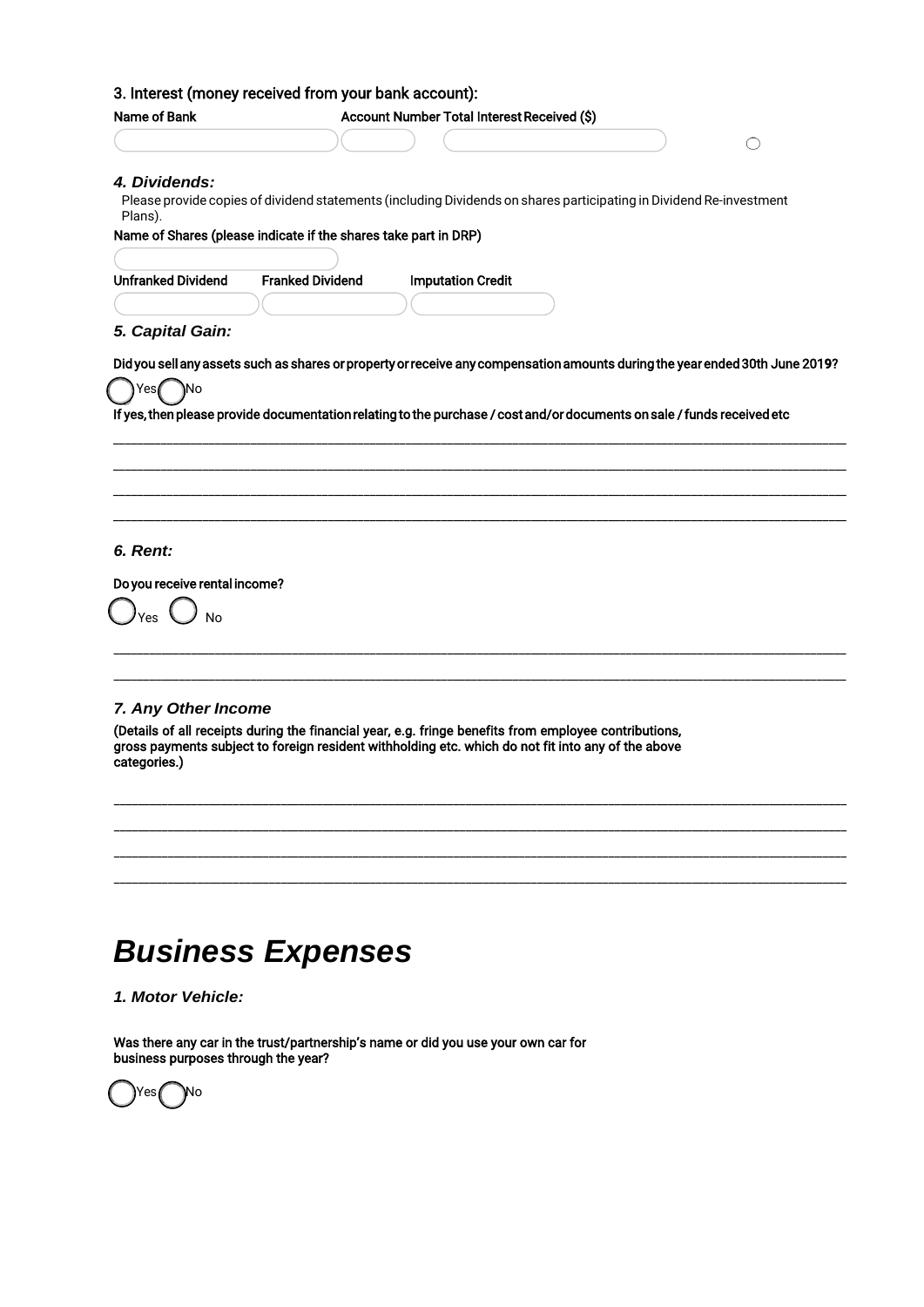If yes, please provide one of the following:-

**Log Book Method – Business % use**

Please provide details of all expenses you incurred over the financial year including repairs / maintenance, registration / insurance, fuel(can be estimated) etc.

If the car was newly acquired during the period spanning 1st July 2018 to 30th June 2019 please also provide the car purchase invoice.

If you have a loan for the vehicle, please provide details of the interest you paid over the year and the cost of the car. If you have a hire purchase, please provide a copy of the purchase invoice and car finance contract.

If you had a lease for your vehicle, please provide figures of your lease payments.

Kilometres Method:

If you have not kept a log book but used your car for business, let us know how many kilometres you have travelled for business in 2019 Financial Year. The maximum the tax office allows you to claim using this method is 5000 kilometres.

*2. Tax Loss (NOT APPLICABLE FOR PARTNERSHIPS)* Did the Trust have a loss to be brought forward from prior year?

Yes( No

Have you made a family trust election?

Yes No

*3. Superannuation*

Has the Trust/Partnership made any contribution to a superannuation fund?

lYes (No

If yes, please provide the names of the funds and the amount of contributions made for each beneficiary/employee/partner.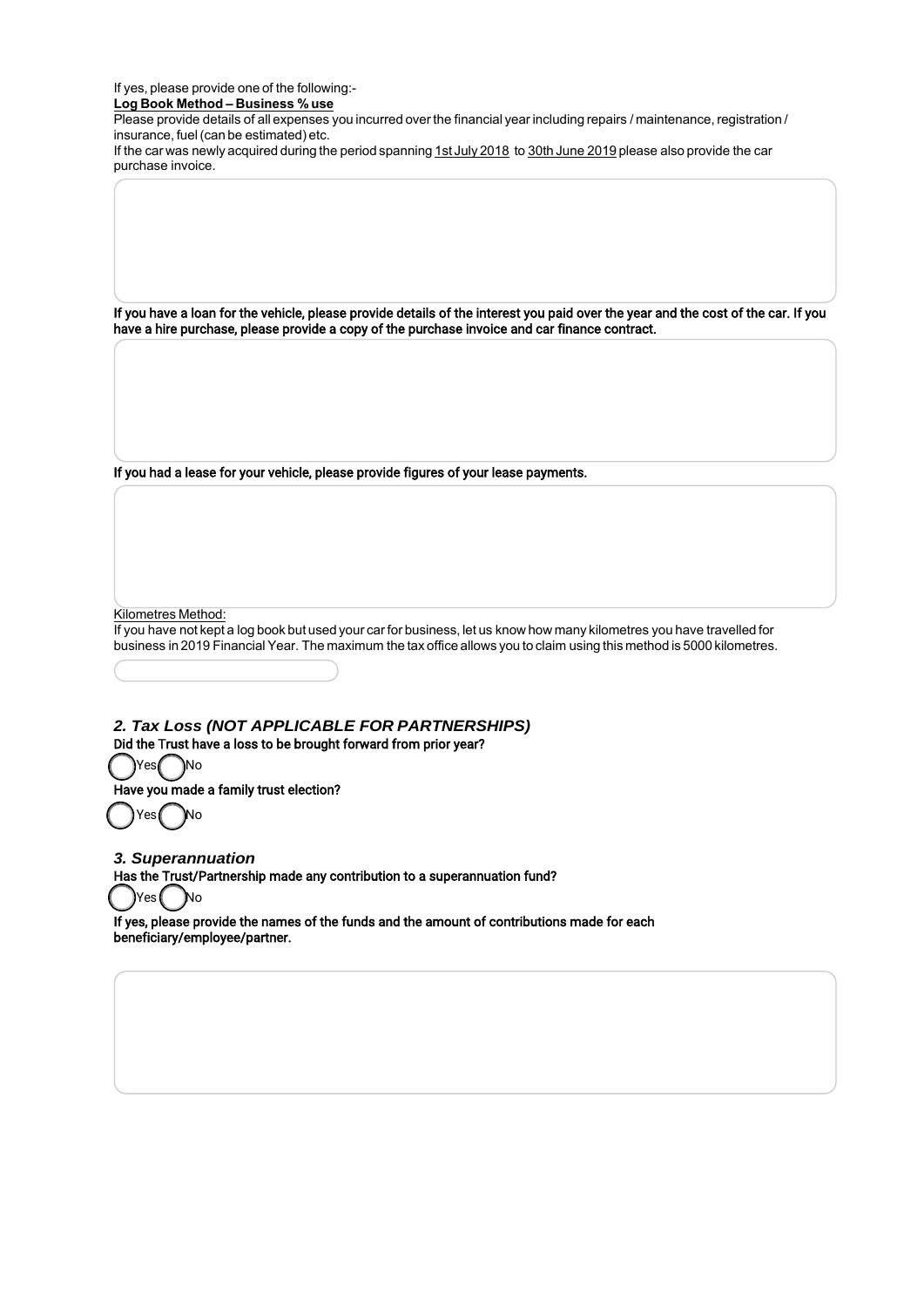#### *4. Capital Purchases*

If the trust / partnership purchased any capital assets during the year, please provide an itemised list with date of purchase, description of the item purchased and the purchase cost (including shipping and installation)

\_\_\_\_\_\_\_\_\_\_\_\_\_\_\_\_\_\_\_\_\_\_\_\_\_\_\_\_\_\_\_\_\_\_\_\_\_\_\_\_\_\_\_\_\_\_\_\_\_\_\_\_\_\_\_\_\_\_\_\_\_\_\_\_\_\_\_\_\_\_\_\_\_\_\_\_\_\_\_\_\_\_\_\_\_\_\_\_\_\_\_\_\_\_\_\_\_\_\_\_\_\_\_\_\_\_\_\_\_\_\_\_\_\_\_\_\_\_\_\_\_\_\_ \_\_\_\_\_\_\_\_\_\_\_\_\_\_\_\_\_\_\_\_\_\_\_\_\_\_\_\_\_\_\_\_\_\_\_\_\_\_\_\_\_\_\_\_\_\_\_\_\_\_\_\_\_\_\_\_\_\_\_\_\_\_\_\_\_\_\_\_\_\_\_\_\_\_\_\_\_\_\_\_\_\_\_\_\_\_\_\_\_\_\_\_\_\_\_\_\_\_\_\_\_\_\_\_\_\_\_\_\_\_\_\_\_\_\_\_\_\_\_\_\_\_\_ \_\_\_\_\_\_\_\_\_\_\_\_\_\_\_\_\_\_\_\_\_\_\_\_\_\_\_\_\_\_\_\_\_\_\_\_\_\_\_\_\_\_\_\_\_\_\_\_\_\_\_\_\_\_\_\_\_\_\_\_\_\_\_\_\_\_\_\_\_\_\_\_\_\_\_\_\_\_\_\_\_\_\_\_\_\_\_\_\_\_\_\_\_\_\_\_\_\_\_\_\_\_\_\_\_\_\_\_\_\_\_\_\_\_\_\_\_\_\_\_\_\_\_ \_\_\_\_\_\_\_\_\_\_\_\_\_\_\_\_\_\_\_\_\_\_\_\_\_\_\_\_\_\_\_\_\_\_\_\_\_\_\_\_\_\_\_\_\_\_\_\_\_\_\_\_\_\_\_\_\_\_\_\_\_\_\_\_\_\_\_\_\_\_\_\_\_\_\_\_\_\_\_\_\_\_\_\_\_\_\_\_\_\_\_\_\_\_\_\_\_\_\_\_\_\_\_\_\_\_\_\_\_\_\_\_\_\_\_\_\_\_\_\_\_\_\_

\_\_\_\_\_\_\_\_\_\_\_\_\_\_\_\_\_\_\_\_\_\_\_\_\_\_\_\_\_\_\_\_\_\_\_\_\_\_\_\_\_\_\_\_\_\_\_\_\_\_\_\_\_\_\_\_\_\_\_\_\_\_\_\_\_\_\_\_\_\_\_\_\_\_\_\_\_\_\_\_\_\_\_\_\_\_\_\_\_\_\_\_\_\_\_\_\_\_\_\_\_\_\_\_\_\_\_\_\_\_\_\_\_\_\_\_\_\_\_\_\_\_\_ \_\_\_\_\_\_\_\_\_\_\_\_\_\_\_\_\_\_\_\_\_\_\_\_\_\_\_\_\_\_\_\_\_\_\_\_\_\_\_\_\_\_\_\_\_\_\_\_\_\_\_\_\_\_\_\_\_\_\_\_\_\_\_\_\_\_\_\_\_\_\_\_\_\_\_\_\_\_\_\_\_\_\_\_\_\_\_\_\_\_\_\_\_\_\_\_\_\_\_\_\_\_\_\_\_\_\_\_\_\_\_\_\_\_\_\_\_\_\_\_\_\_\_ \_\_\_\_\_\_\_\_\_\_\_\_\_\_\_\_\_\_\_\_\_\_\_\_\_\_\_\_\_\_\_\_\_\_\_\_\_\_\_\_\_\_\_\_\_\_\_\_\_\_\_\_\_\_\_\_\_\_\_\_\_\_\_\_\_\_\_\_\_\_\_\_\_\_\_\_\_\_\_\_\_\_\_\_\_\_\_\_\_\_\_\_\_\_\_\_\_\_\_\_\_\_\_\_\_\_\_\_\_\_\_\_\_\_\_\_\_\_\_\_\_\_\_ \_\_\_\_\_\_\_\_\_\_\_\_\_\_\_\_\_\_\_\_\_\_\_\_\_\_\_\_\_\_\_\_\_\_\_\_\_\_\_\_\_\_\_\_\_\_\_\_\_\_\_\_\_\_\_\_\_\_\_\_\_\_\_\_\_\_\_\_\_\_\_\_\_\_\_\_\_\_\_\_\_\_\_\_\_\_\_\_\_\_\_\_\_\_\_\_\_\_\_\_\_\_\_\_\_\_\_\_\_\_\_\_\_\_\_\_\_\_\_\_\_\_\_

\_\_\_\_\_\_\_\_\_\_\_\_\_\_\_\_\_\_\_\_\_\_\_\_\_\_\_\_\_\_\_\_\_\_\_\_\_\_\_\_\_\_\_\_\_\_\_\_\_\_\_\_\_\_\_\_\_\_\_\_\_\_\_\_\_\_\_\_\_\_\_\_\_\_\_\_\_\_\_\_\_\_\_\_\_\_\_\_\_\_\_\_\_\_\_\_\_\_\_\_\_\_\_\_\_\_\_\_\_\_\_\_\_\_\_\_\_\_\_\_\_\_\_ \_\_\_\_\_\_\_\_\_\_\_\_\_\_\_\_\_\_\_\_\_\_\_\_\_\_\_\_\_\_\_\_\_\_\_\_\_\_\_\_\_\_\_\_\_\_\_\_\_\_\_\_\_\_\_\_\_\_\_\_\_\_\_\_\_\_\_\_\_\_\_\_\_\_\_\_\_\_\_\_\_\_\_\_\_\_\_\_\_\_\_\_\_\_\_\_\_\_\_\_\_\_\_\_\_\_\_\_\_\_\_\_\_\_\_\_\_\_\_\_\_\_\_ \_\_\_\_\_\_\_\_\_\_\_\_\_\_\_\_\_\_\_\_\_\_\_\_\_\_\_\_\_\_\_\_\_\_\_\_\_\_\_\_\_\_\_\_\_\_\_\_\_\_\_\_\_\_\_\_\_\_\_\_\_\_\_\_\_\_\_\_\_\_\_\_\_\_\_\_\_\_\_\_\_\_\_\_\_\_\_\_\_\_\_\_\_\_\_\_\_\_\_\_\_\_\_\_\_\_\_\_\_\_\_\_\_\_\_\_\_\_\_\_\_\_\_ \_\_\_\_\_\_\_\_\_\_\_\_\_\_\_\_\_\_\_\_\_\_\_\_\_\_\_\_\_\_\_\_\_\_\_\_\_\_\_\_\_\_\_\_\_\_\_\_\_\_\_\_\_\_\_\_\_\_\_\_\_\_\_\_\_\_\_\_\_\_\_\_\_\_\_\_\_\_\_\_\_\_\_\_\_\_\_\_\_\_\_\_\_\_\_\_\_\_\_\_\_\_\_\_\_\_\_\_\_\_\_\_\_\_\_\_\_\_\_\_\_\_\_

*5. Other Deductions*

Show only expenses not listed at any other item. Any other information which you would like us to be aware of:

#### *6. Distributions to Beneficiaries/Partners*

Please provide a list of the amounts paid to or on behalf of each beneficiary/partner. If you have any query, please give us a call.

#### *7. Loans*

Are your loans looked after via a broker or directly through a bank manager? Broker **Bank Manager** 

#### *8. Small Business Entities (SBEs)*

If you carry on a business and your annual turnover is less than \$10 million, you will be eligible to be treated as a SBE. The benefits of being a SBE taxpayer are, among otherthings:

· Either cash/accrual accounting method available

· simplified trading stock rules where businesses only need to conduct stocktakes and account for changes in the value of trading stock in limited circumstances, and

· simplified depreciation rules where most depreciating assets costing less than \$20,000 each are written off immediately. Most other depreciating assets are pooled and deducted at a rate of either 15% for the first year of acquisition or 30% for each year after the first year.

\* Please call your Client Manager who can answer any query you may have on this matter.

Please note that you are required to forward all the above documents to us in order to prepare your financial statements and tax return. The above list of documents, while being quite comprehensive, is not meant to be exhaustive. If you are not certain whether additional information/documents are required or some of the documents are missing, please feel free to give us a call.

How did you hear about Chan & Naylor?